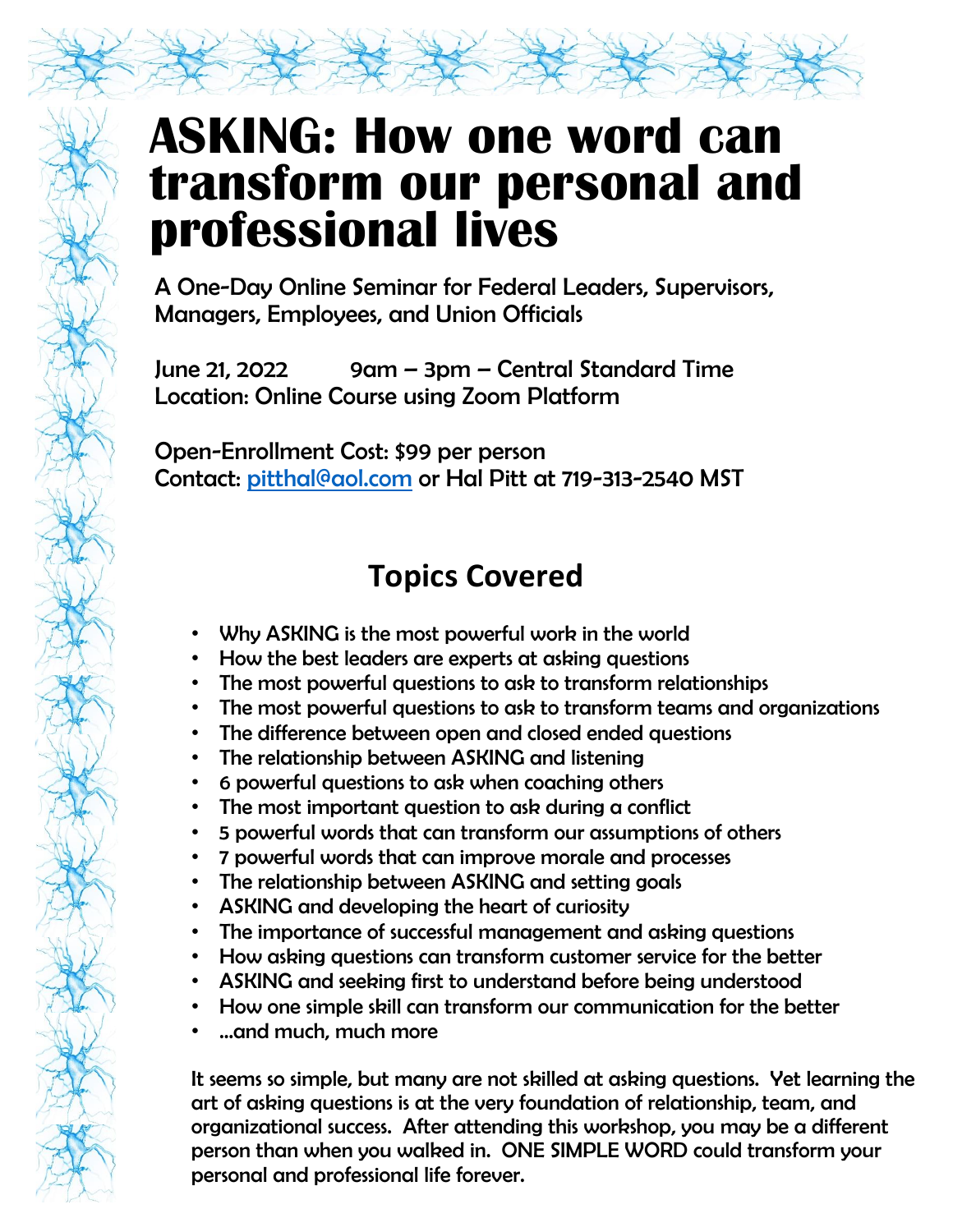## **Comments from past participants**

"Why didn't I learn this stuff years ago? It would have changed the way I lead and changed the way I raised my children. Transformational information from Hal Pitt."

attendee at City of Everett, WA

"Hal, I want you to know that I have been practicing some of the stress management techniques you shared in the course. I am sleeping better than I ever have and am sharing this information with others." – attendee at Architect of the Capitol, Washington D.C.

"I can't believe that it worked! I shared the character anchor information from your Neuroscience of Leadership course with my team and now we are all practicing your strategies. It has truly changed my team for the better." – attendee, at VA in Lebanon, PA

"Hal. I reflect on my character anchor every day. It has helped me weather the storms of politics in D.C. and helped me focus every day on my integrity and character." high level official in Washington D.C.

"Your course has made me realize I need to change some biases I have that are harming me and my family. I am going to call my father tonight and tell him how much I love him. Thanks so much for our workshop." - attendee at National Parks Service workshop

"WOW! AWESOME! FANTASTIC! BRILLIANT! Hal, those are just some of the words that describe your workshop." – manager at Naval Shipyard, Bremerton, WA

"I really enjoyed the way you integrate multimedia into your presentation. Really kept me interested. I didn't want to fall asleep one time and that is rare for me in courses."

Attendee in New Orleans, Louisiana

"Hal, since your course, my team has implemented a new mission, vision and core values. We are going to have a kickoff barbecue next month. Thanks for the helpful information you shared in the seminar. Hope to see you again in the future." – senior leader at a city in Wyoming

"I wish I could take you with me and you could present this information to our senior leadership. I believe it would revolutionize our culture." - attendee in Denver, CO

"Why aren't more senior leaders taking this course? They send the managers but think they don't need to learn anymore. I can't think of the last time our leaders have attended any of our leadership courses." – manager at Department of Transportation